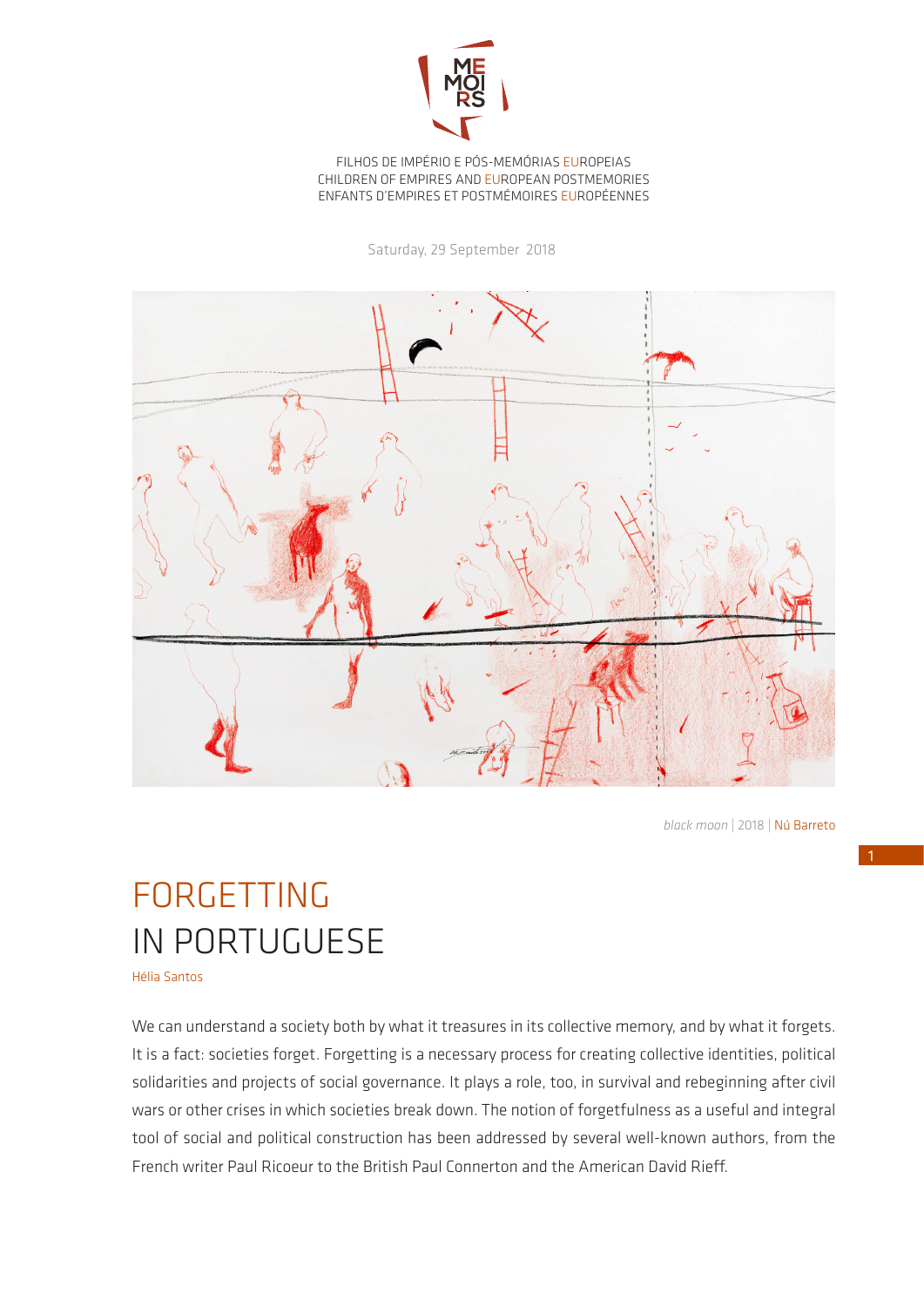

The Encyclopaedia Britannica offers a clear definition of forgetting: "when the memory of a past event is not activated for days or months, forgetting tends to occur." This definition stresses the active capacity of the term; the production of the process of forgetting. Transposing this definition to the social realm, what exactly is it that collective memories fail to activate for months, years or centuries, eventually leading to "forgetting"? And what does this forgetting produce? Forgetting does not produce blank space. The referent of the experience that is not activated and that is eventually forgotten does not disappear. It is this productivity of forgetting that concerns and stimulates my work on memor(ies).

For some years now, debates and public discussions have taken place in Portugal about the country's historical narrative. The announcement of a museum in Lisbon dedicated to the 'Discoveries' further charged this debate. To me, the forgetting implicit in all this engages very clearly with the interviews that the MEMOIRS project has been conducting with descendants of families who came from Angola. These interviews underpin my case study. One aspect of this forgetting involves the teaching of history. In the experience and memory of the people we interviewed, the school continues to forget the complexity of the Portuguese colonial experience and its European context, particularly in the phase following that the 'Discoveries.' Those are taught thoroughly before fading away from a succinctly taught and disparate history that ends abruptly with the 25 of April of 1974.

In the debate about the new museum, the narrative of the country's contribution to the beginning of European modernity continues to obscure the violence of that project. This violence is visible both in the establishment of commerce (with the opening, among other routes, of the transatlantic slave trade which trafficked people on an unprecedented scale). There was violence too in the imposition of European imperialism that led to the "wars of pacification" in Africa and Asia, an oxymoron that encloses in itself the inevitable violence of this historical period. Forgetting is applied too to the politically and socially organized violence involved in the economic exploitation of material resources and people from the "discovered" territories, and the violent struggles for liberation from the yoke of colonialism in the 20<sup>th</sup> century. See, for example, the texts that have been published in the *Jornal de Letras* (between May and July), as well as the arguments of the panel enthusiastically in favour of the museum that participated in the popular programme *Pros and Cons* on 16 July 2018. There, these documented and acknowledged violences were relegated to a footnote and justified with the claim that 'it was common at the time.' Forgetting, then, was explicitly defended.